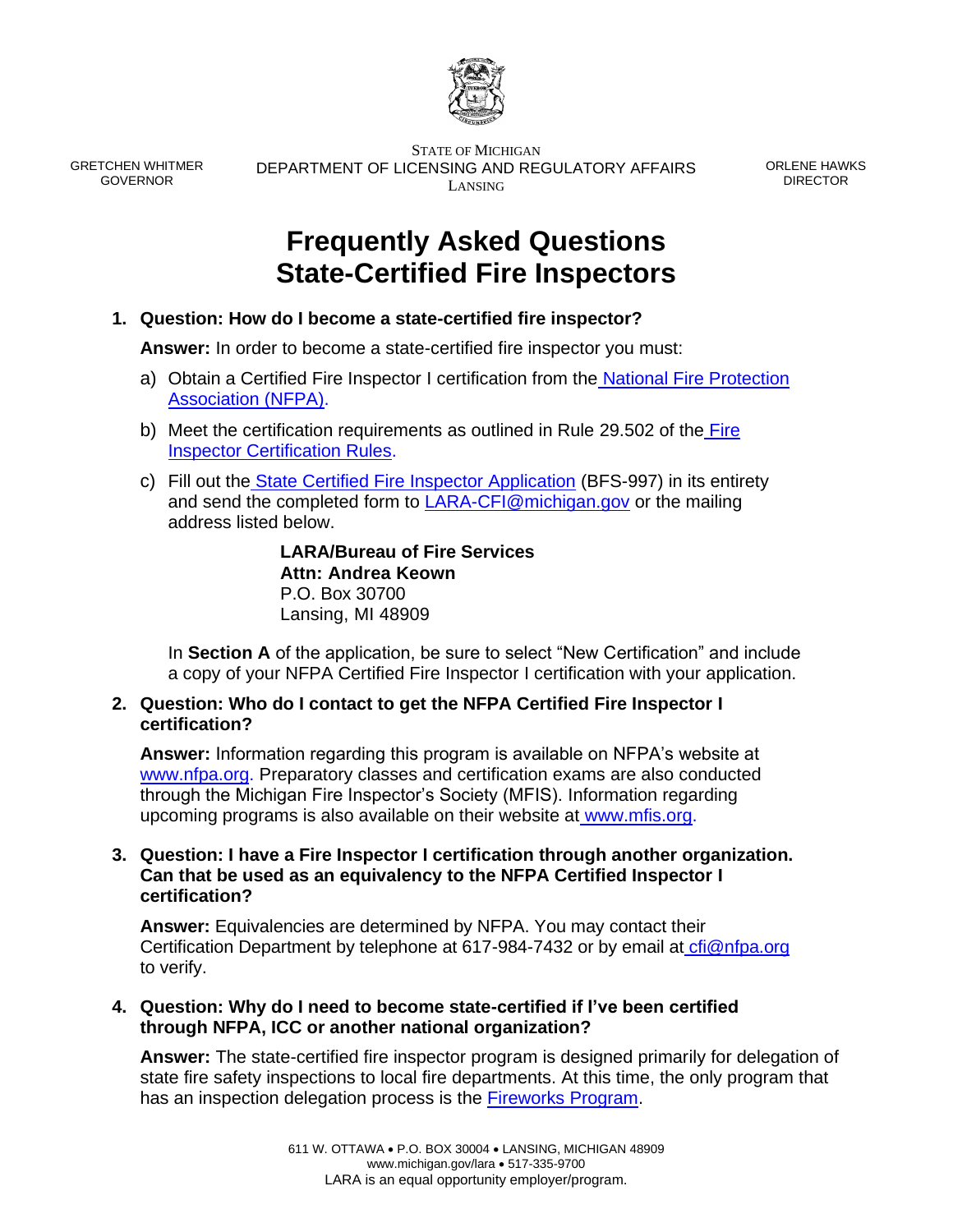### **5. Question: How long is my state-certification good for?**

Answer: Rule 29.507a(1)(a) of the **Fire Inspector Certification Rules** states that a certification is granted for a period of not more than 3 years and that all certificates will expire on the same 3-year cycle. For example: If an inspector becomes state-certified on January 1, 2019, his/her certification will expire on December 31, 2021. If an inspector becomes certified mid-cycle, his/her certification will expire at the end of the current 3 year cycle.

### **6. Question: What do I need to do to maintain my state certification?**

Answer: Per Rule 29.506 of the **Fire Inspector Certification Rules**, an inspector must complete a minimum of 10 continuing education points per year and not less than 60 points in a 3-year recertification period. A maximum of 30 points may be given for distance learning courses.

If you become certified in the middle of a 3-year certification cycle, your required continuing education points will be prorated for the remainder of the current certification cycle.

### **7. Question: How do I know how many credits I have?**

**Answer:** Effective January 1, 2016, the Bureau will no longer track individual inspector credits. Pursuant to R29.505, Rule 5(a): A state-certified fire inspector shall do the following:

> *(a) Keep track of his or her continuing education points on a form prescribed and furnished by the Bureau of Fire Services.*

At each Bureau-approved training, a [CFI Program Attendance Roster](http://www.michigan.gov/documents/lara/Program_Attendance_Roster_375009_7.pdf) will need to be signed as a record of your attendance. In addition, all in attendance for the entire program will be issued a Continuing Education (CE) Verification sheet with the program name, approval number, assigned CE credits, and the instructor's signature. This is your documentation to maintain in the event that you are selected for an audit after applying for recertification.

The Bureau also provides a CFI Continuing Education Record form for you to document your CE credits for your renewal application. This form is available on the [Fire Fighter Training Division](https://www.michigan.gov/lara/0,4601,7-154-89334_42271_42325---,00.html) website. Refer to the State Certified Fire Inspector section for a link to the form.

### **8. Question: How do I renew my state certification?**

**Answer:** Pursuant to R29.505, Rule 5: A state-certified fire inspector shall do the following:

- *(a) Keep track of his or her continuing education points on a form prescribed and furnished by the Bureau of Fire Services.*
- *(b) Furnish documentation of education, experience, and training upon request of the Bureau of Fire Services.*
- *(c) Complete and submit an application for recertification to the Bureau of Fire Services along with evidence of continuing education not already reviewed by the Bureau of Fire Services at the end of the 3-year certification period.*